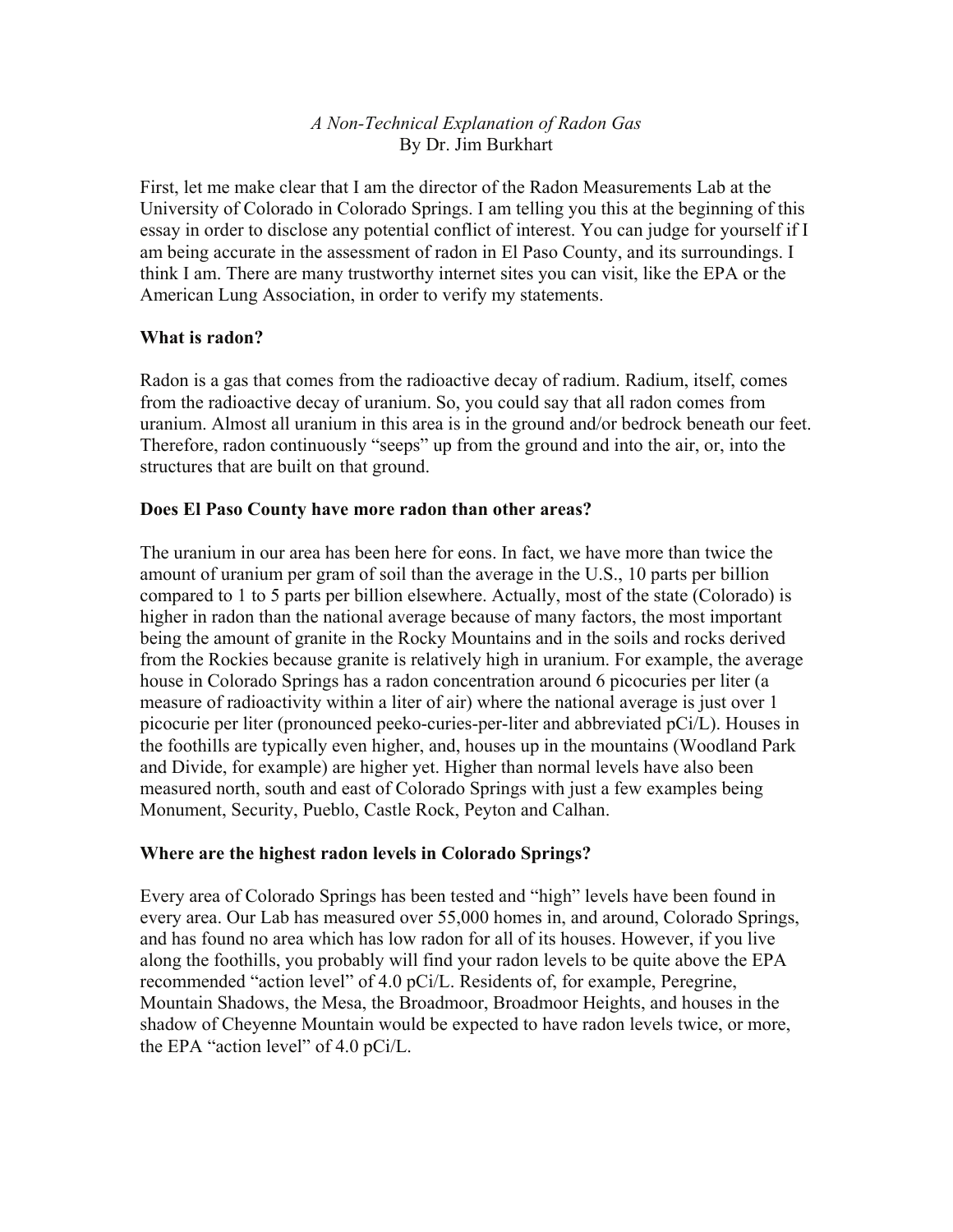#### **Why does the EPA consider radon gas a hazard?**

The inhalation of radon gas and the radioactive particles (radon decay products) that come from radon are known to cause lung cancer. The United States Environmental Health Association has been concerned about the excess lung cancers caused by radon gas in mine workers since the 70's. (The epidemiologic data regarding radiation risk to miners is described in the BEIR VI Report (NAS, 2004; Lubin 1997)). At about that same time, the EPA was involved in "cleaning up" radon in houses that were built out of mine tailings containing uranium (some of them right here in Colorado on the western slope). Then, in the early 80's the EPA attention was shifted to radon in homes. From that time to the present, the EPA has continued to refine its estimates of the amount of lung cancer caused primarily by the inhalation of radon gas in homes. Early on, it decided on an "action level" of 4.0 pCi/L based on a mixture of science, medicine and plain old economics (the cost of fixing a home). Interestingly, the "action level" has gained support, as the amount of scientific and medical research has increased, confirming the EPA's original "guestimate". As an example, based on the results of large North American (Krewski, 2006) and European (Darby, 2005) pooling (pooling means that many individual studies were combined), on January 13, 2005, the US Surgeon General issued a National Health Advisory for Residential Radon encouraging the public to test for indoor radon and to take action if the radon level in the home is 4 PCi/L, or greater (US Surgeon General, 2005). So, although it is not, strictly speaking, correct to say that 4.0 pCi/L, or above, is bad for you and that radon levels below 4.0 pCi/L are OK, nonetheless, the 4.0 pCi/L "action level" is used by many people, including home builders and realtors, as a decision point. For those of you who would like a more detailed risk assessment for getting lung cancer, based on different radon levels and your own smoking habits, I would recommend going on the EPA.gov web site and reading the Citizen's Guide to Radon, page 12.

#### **How Do You Test Your House for Radon?**

You can purchase your own radon test for about 25 bucks, and that includes the lab analysis and the report. Better yet, you can have your house tested for radon by a local home inspector or radon tester. That is more expensive, but t is especially important to use a third party, like a home inspector or radon tester, if you are selling or buying a house. Radon tests come in different configurations and prices but I am especially confident in the performance of charcoal canister tests because I have a lot of experience with them and have seen their accuracy hold up over many years of running the radon lab. Of course, I run a charcoal canister lab so I may be biased. However, any radon test that is currently approved by the National Environmental Health Association Radon Proficiency Program, or has been grandfathered into that program, should work just fine. I personally do not recommend purchasing a radon test from a hardware store simply because the quality control is not monitored in a hardware store environment.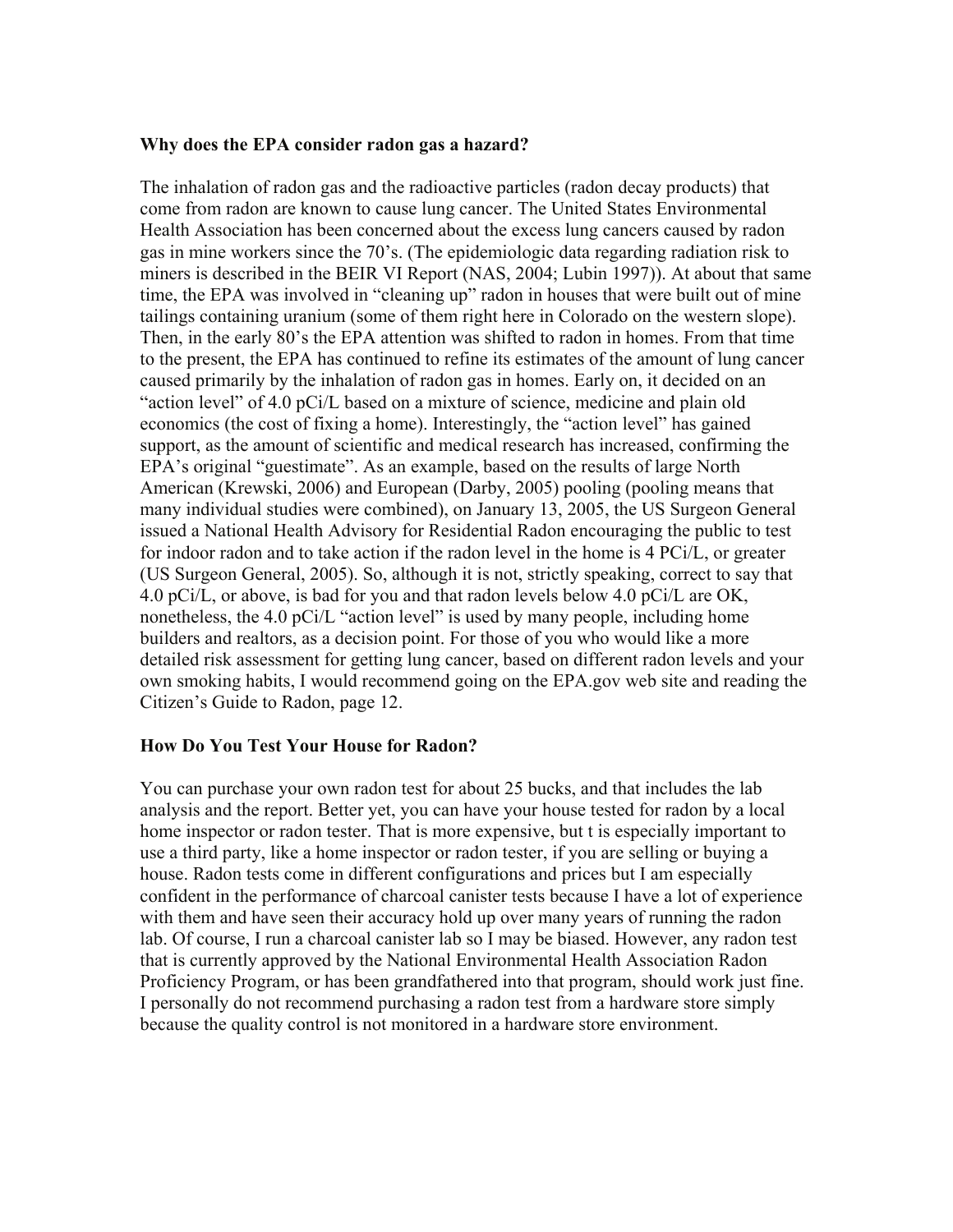The test is typically for 48 hours and the house windows and doors should be shut for the duration of the test and for 12 hours before the test begins. Place the test on the main living floor, in a bedroom, up about table height, and leave it alone for the duration of the test. Please read carefully the directions that come with the test as there are so many different tests available and they all have their own unique directions. If you are buying the home, or selling your own home, and a radon test is being conducted, you will find that the test is typically not placed on the main living floor but, rather, in the basement (if the house has a basement). That is correct. The testing protocols actually specify the lower location for a real estate-based test. And, depending upon the test device, you may find that two tests are placed simultaneously (within 4 inches of each other) for a real estate-based test.

# **What Do You Do When You Get the Test Results?**

This is when the "action level" becomes important. Typically, if you are selling the home and the radon result is 4.0 pCi/L or higher, there will be some kind of discussion about mitigating the home to bring the level below 4.0 pCi/L. Whether the costs of mitigation are borne by the buyer or the seller is, at present, open to negotiation and how the contract for the sale of the house was written. Currently, Colorado law does not require a radon test or mitigation at the time of sale. However, that may change.

If you measured your own radon, or had a professional do it for you, **but you are not selling your home**, you would confirm any initial radon reading that was above 4.0 pCi/L before calling a mitigation company. So, that means you would have two radon tests done, if the initial reading was above 4.0 pCi/L, if the test is not a real estate-based test. Typically, the average of the two tests is used to determine whether mitigation would be recommended with an average of 4.0 pCi/L, or higher, suggesting that mitigation is called for.

## **How is a House Mitigated for Radon?**

Every house is different, but houses that are built on a slab on grade or with a basement are mitigated using a fan system that extracts the radon from below the house and exhausts the radon above the house so that the radon can mix with the fresh, outside, air and by-pass the living envelope of the house itself. This kind of mitigation can usually be done by a professional in less than one day. It will require a small hole to be drilled or sawed into your basement or slab-on-grade floor and some exhaust pipes (usually 4 inch PVC) run up inside, or outside, the house.

For those of you with a crawl space home, the mitigation is a little more complicated because a plastic membrane has to be put down in the crawl space first, and then the exhaust system is installed as if the membrane were the basement floor. The additional labor of putting down an air tight membrane does cost more, of course.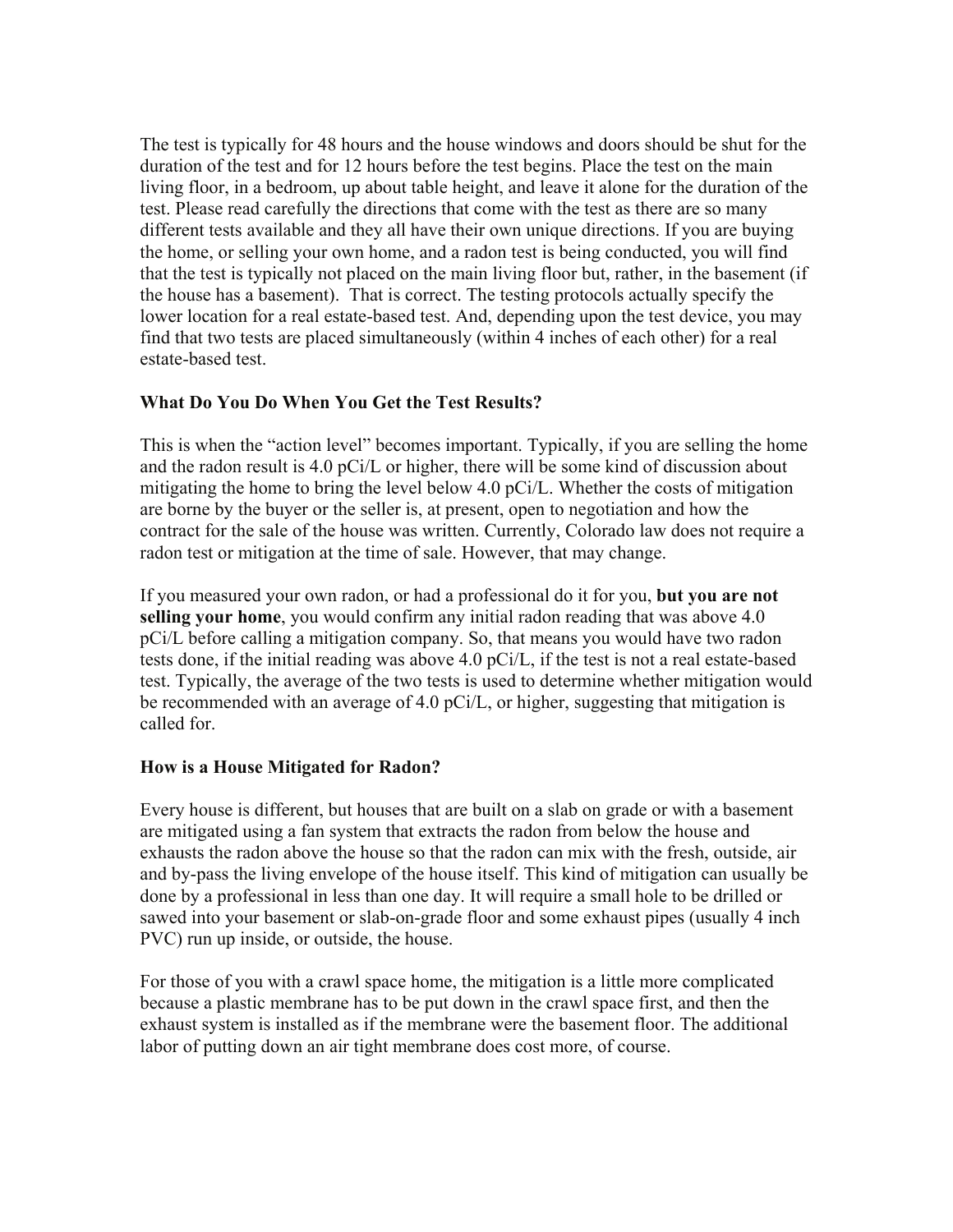It is even possible to use an existing drain tile water control system to mitigate a house. Further, in some cases, very few, however, air-to-air heat exchangers (also called heatrecovery ventilation systems) are used when the more standard mitigation systems outlined above are not practical.

The costs of a mitigation system vary so be sure to have your house looked at by two or three mitigators, each giving you their bid. I will say that the cost of mitigation in our area is very reasonable because of the competition. It is not unusual to have a house mitigated with a permanent radon reduction system for less than \$1500. Quite a bargain! You can get a list of mitigation companies from the yellow pages. I wouldn't try to save a few bucks by using a company out of Denver because mitigations are usually guaranteed and that may required a call-back. Get someone local.

# **I Heard On the Radio That Radon Was Not Dangerous. Is That True?**

There are some well-respected scientists and their followers who are not convinced that radon is a hazard at the levels it is found in houses in the U.S.. Dr. Bernard Cohen, from the University of Pittsburg, for example, is one well-known spokesperson for the "antiradon" coalition. I respect Dr. Cohen very much and have read all of his work. However, I believe he misses the point in his research and in his pronouncements as he takes the position that no one has proven a "linear, no threshold" relationship for radon dose and lung cancer incidence (although he accepts a linear, no threshold relationship between alpha particle "hits" and resultant cell damage). You see, whether there is a linear, no threshold" relationship or not is beside the point, in my view. The real point is that the afore-mentioned American and European studies do not rest upon a linear, no threshold hypothesis. They simply show that radon concentrations in homes are correlated to lung cancer incidence and it is correlated in a linear fashion. In other words, the so called linear, no threshold, model is not used as a hypothesis, but is part of the conclusion.

By the way, the EPA is not alone in pointing out the hazards of radon in homes. Just a partial list of other supporters would include the National Academy of Sciences, the American Cancer Society, the American Lung Association, the Conference on Radiation Control Protection Directors (CRCPD) and our own state of Colorado Health department (CDPHE).

So, if someone tells you that radon is overblown, check their credentials. See if they are using old data (pre-1997) and ask them why they are so opposed to you spending \$25 on a radon test to ensure the safety of you and your family.

 *Dr. Burkhart is a professor of physics and the chair of the physics department at the University of Colorado-Colorado Springs. He is also, as he says above, the director of the radon lab at the university (719-255-3584). For a small sample of his recent articles in radon please visit [www.uccs.edu/~physics/faculty.html](http://www.uccs.edu/%7Ephysics/faculty.html) and click on "Publications and Presentations".*